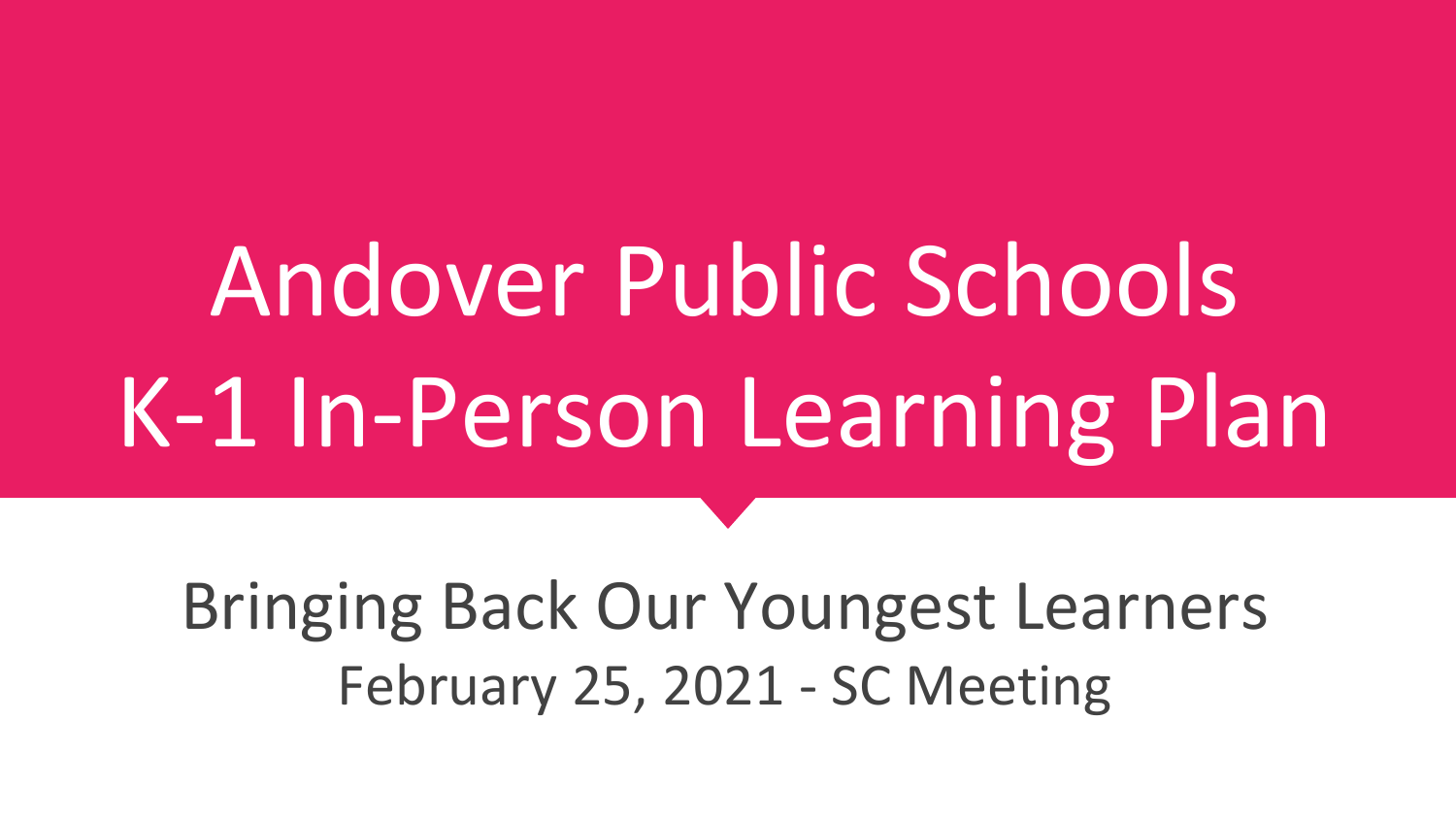Reimagine, Reconstruct, Reunite

*Increasing in-person learning: Andover Public Schools*

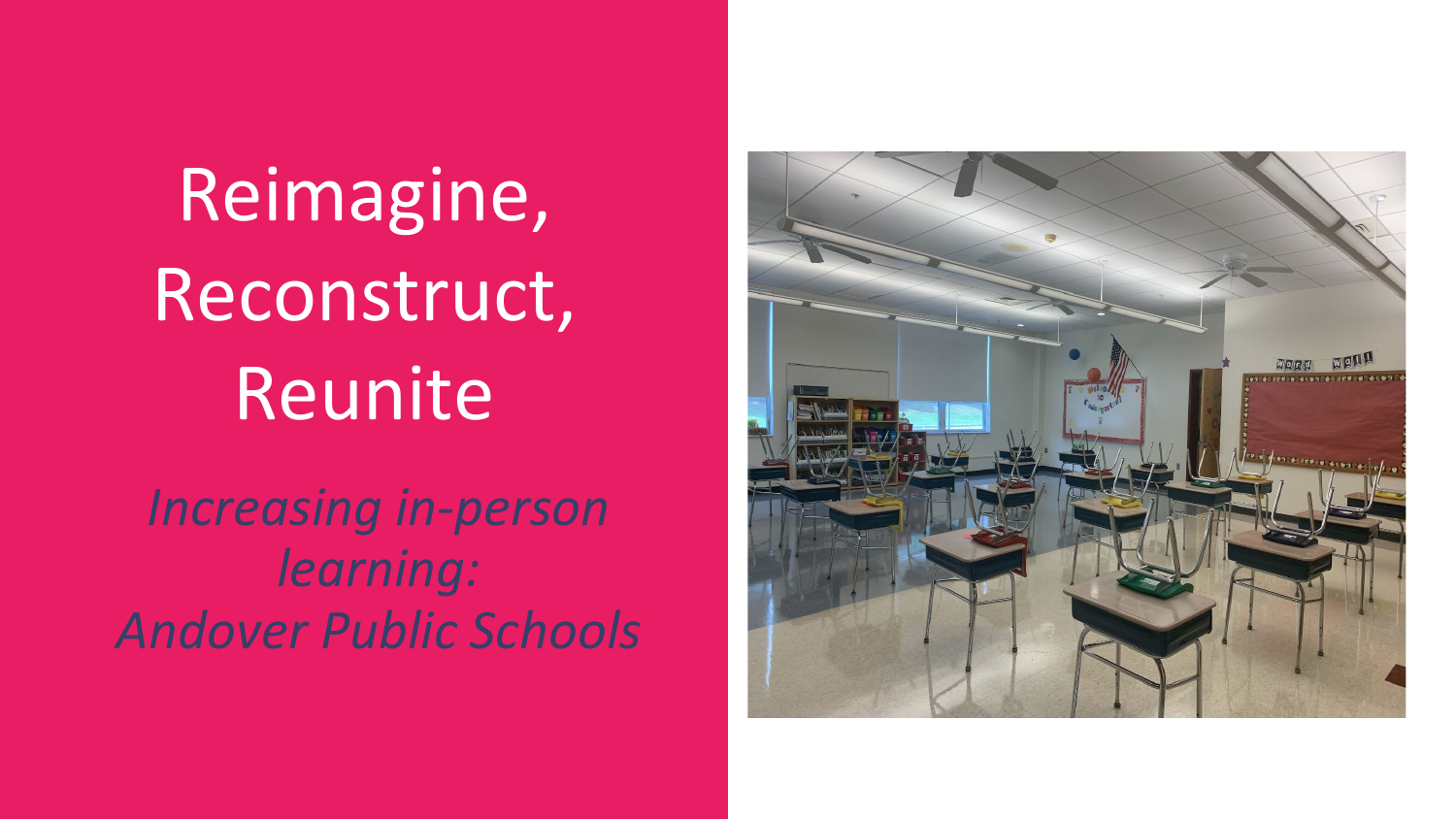# Our Goal:



We are committed to engaging in thoughtful discussions and action planning in an effort to return students to inperson learning. This proposal is the first step towards realizing this goal.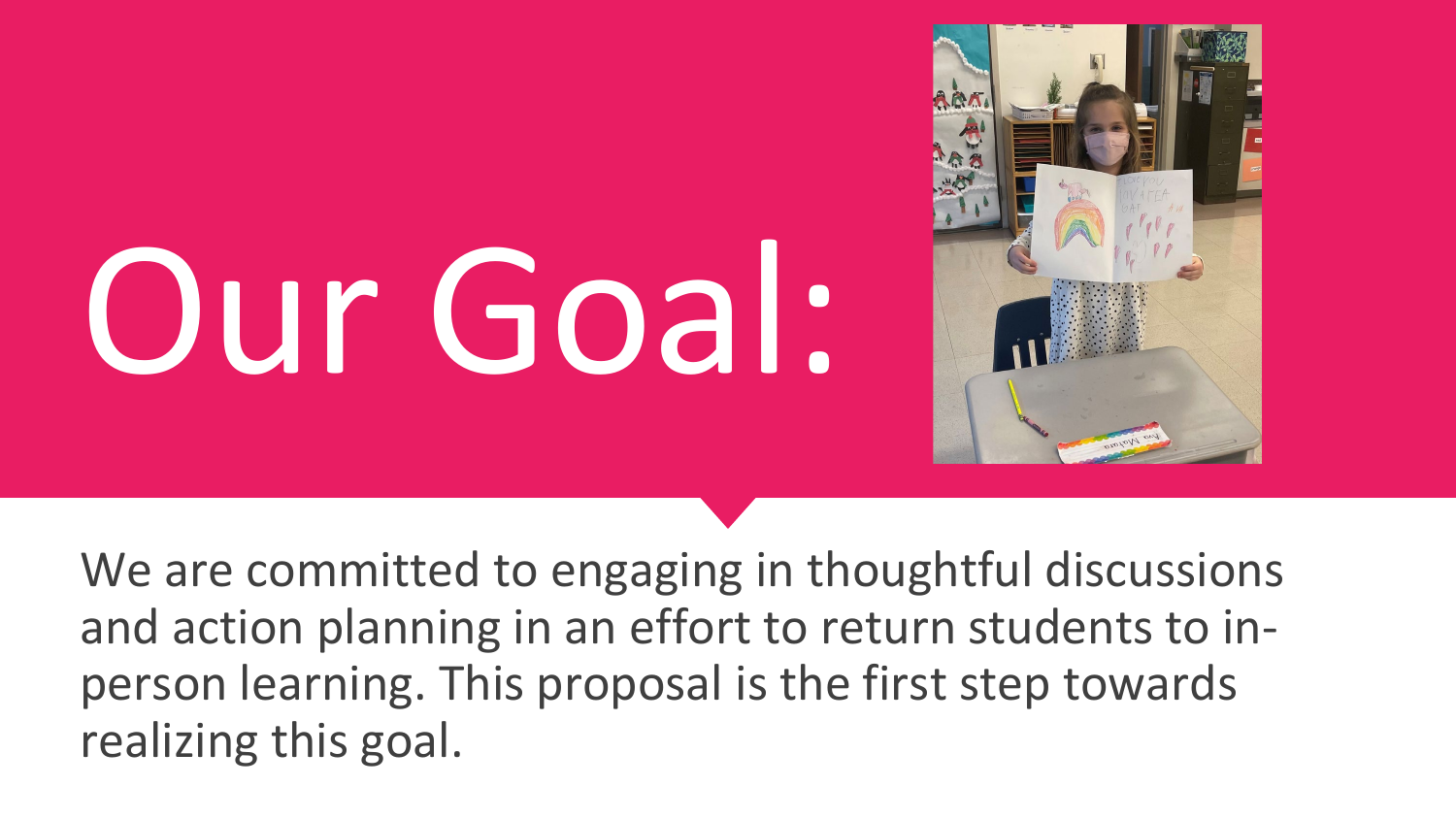## **Reimagine: Why K-1 at this time?**

- Young students need to learn the social-emotional skills to navigate school and interact with their peers
- Young students have a more difficult time with remote instruction
- Young students need key foundational literacy and numeracy skills
- District data shows a need for more direct instruction in early reading skills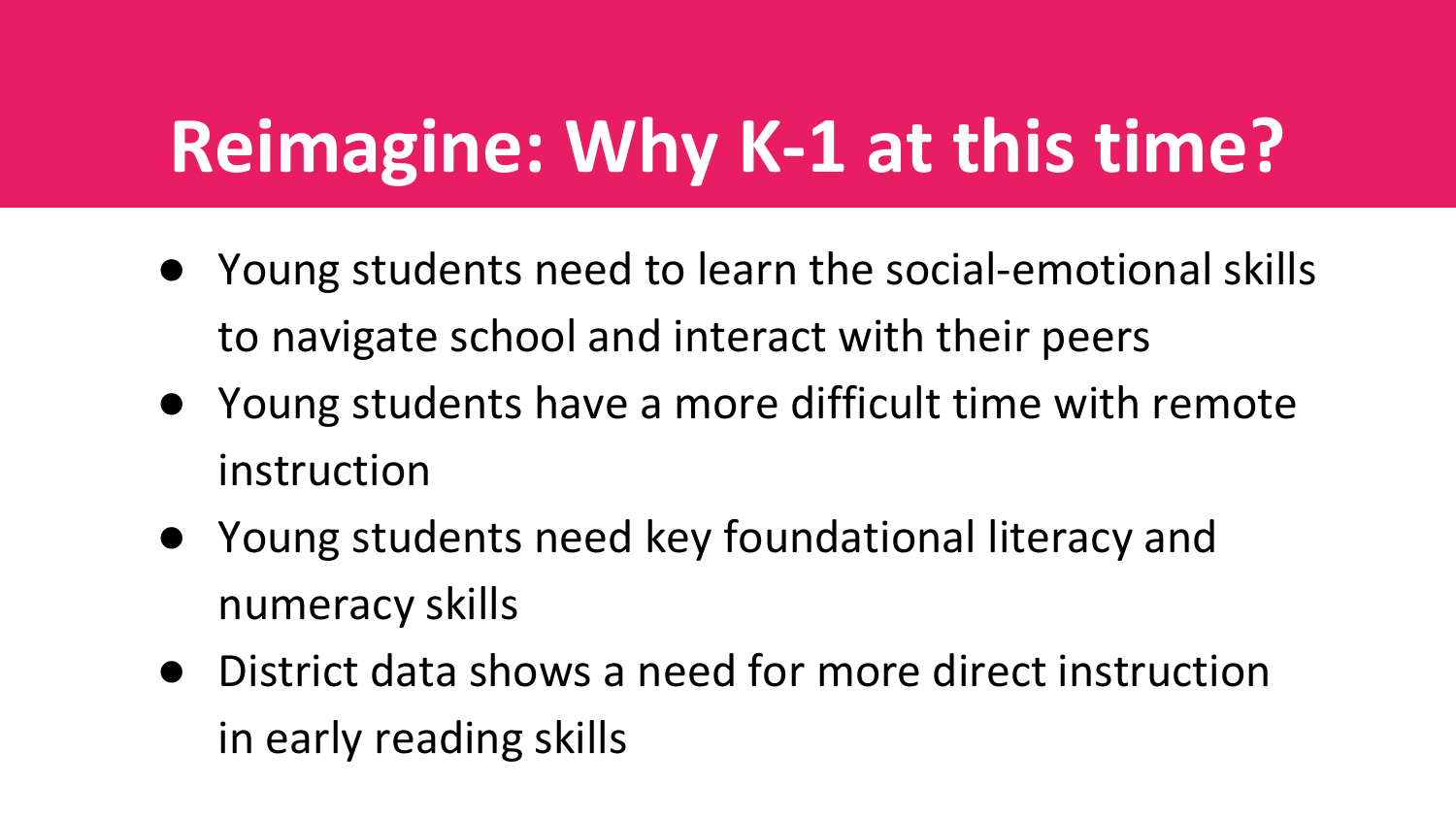### **Reconstruct: What is the Plan/Recommendation?**

- Increase in-person learning for K-1
- Begins March 8th
	- *Monday, Tuesday, Thursday, Friday in-person hybrid K-1 students*
- Remote Academy families may request a shift to in-person (grades K and 1) from March 8- March 15 (start date TBD); requests are space dependent
- Maintain at-home learning day on Wednesdays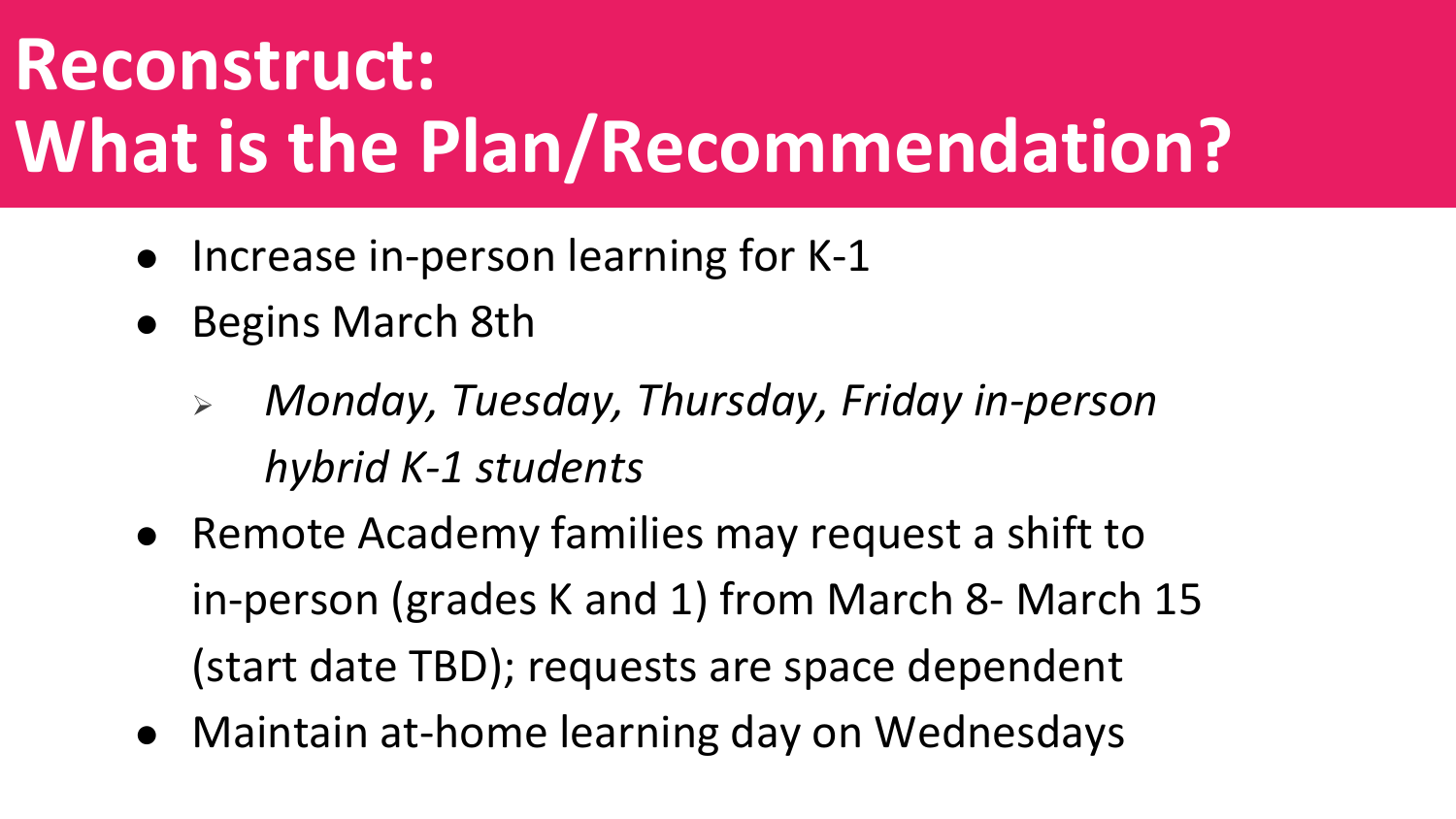#### **Reconstruct: What can I expect for my K-1 student?**

| Transportation                                                                                                                                    | <b>Arrival to &amp;</b><br><b>Dismissal from</b><br><b>School</b>                                                                                                  | <b>School</b><br><b>Spaces</b>                                                                                                          | <b>Instruction</b>                                                                                           | <b>Snack</b><br>Lunch<br><b>Recess</b>                                                                                                                                        | Specials /<br><b>Staffing</b>                                                                                                                                                   |
|---------------------------------------------------------------------------------------------------------------------------------------------------|--------------------------------------------------------------------------------------------------------------------------------------------------------------------|-----------------------------------------------------------------------------------------------------------------------------------------|--------------------------------------------------------------------------------------------------------------|-------------------------------------------------------------------------------------------------------------------------------------------------------------------------------|---------------------------------------------------------------------------------------------------------------------------------------------------------------------------------|
| <b>K-1 Students</b><br>(and siblings at<br>the school) who<br>qualify for<br>transportation<br>can reconsider<br>accessing bus<br>transportation. | No major<br>$\bullet$<br>changes<br>needed<br>• Small school-<br>based<br>logistical<br>adjustment<br>Some may see<br>$\bullet$<br>an increase in<br>pick up lines | • Students<br>will now<br>follow a<br>3-foot<br>distance<br>facing<br>forwards<br><b>Additional</b><br>space for<br>eating is<br>needed | <b>Instruction</b><br>will be<br>in-person<br>but continue<br>to follow a<br>blended<br>learning<br>approach | <b>Students will</b><br>have snack,<br>recess and lunch<br>following<br>current DESE<br>guidelines<br>(6 foot distance)<br>along with each<br>individual<br>school's capacity | <b>Students will</b><br>$\bullet$<br>continue to<br>have Art,<br>Music, PE,<br>Library<br><b>Media</b><br><b>Increase</b><br>$\bullet$<br>need for<br>additional<br>substitutes |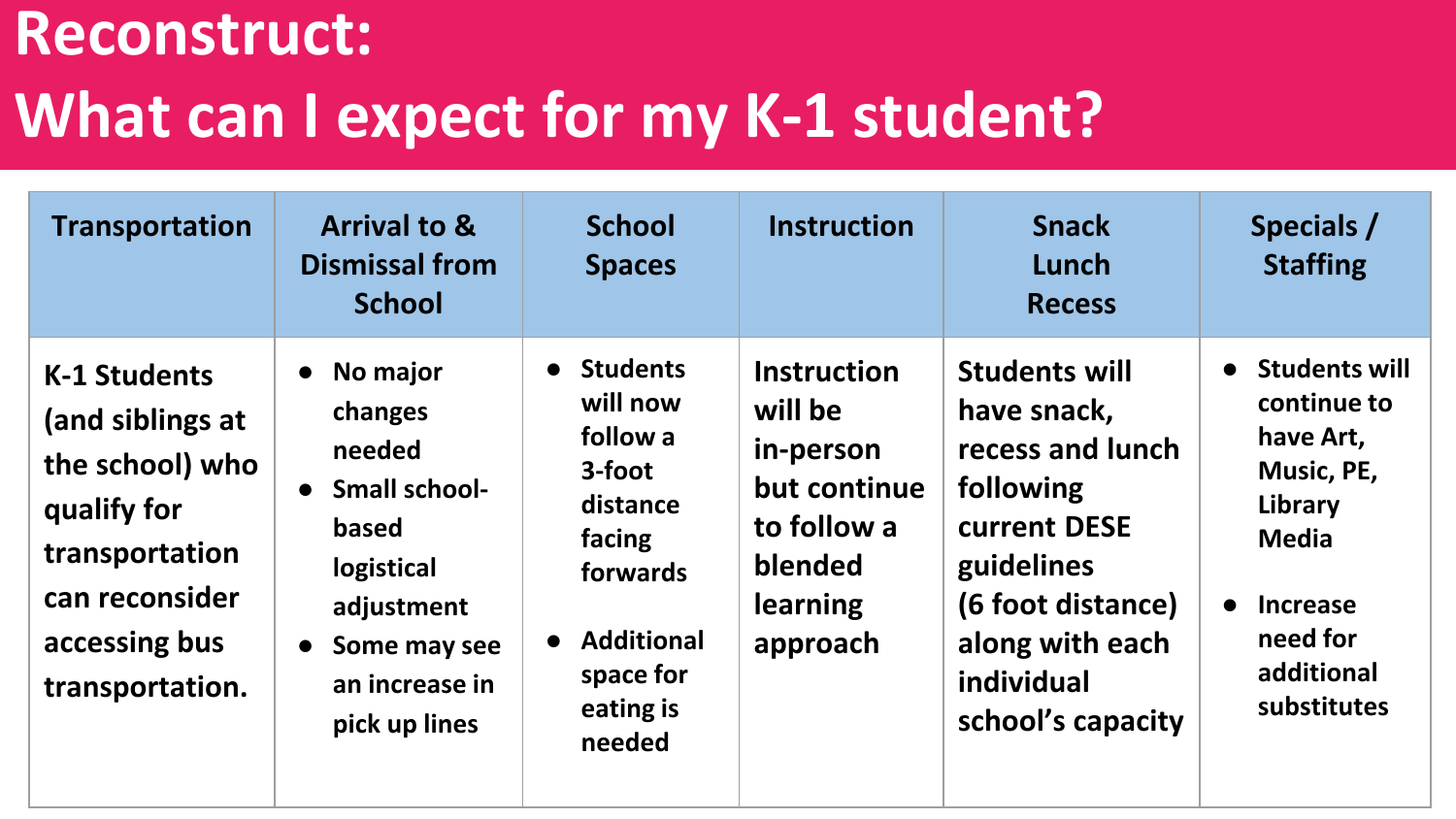#### **Reconstruct: What is the Plan/Recommendation?**

- Fill out district level surveys to gather reliable information; next survey will be going out on Friday, February 26<sup>th</sup>
- Consider shifting to bus transportation; anticipate larger numbers of cars on school property
- Offer extra reminders regarding masks, distancing, handwashing, etc.
- Acknowledge change comes with range of emotions (confusion, anxiety, resistance, frustration, and false starts) for kids/adults
- We Are Andover and **together - WE CAN DO THIS!!**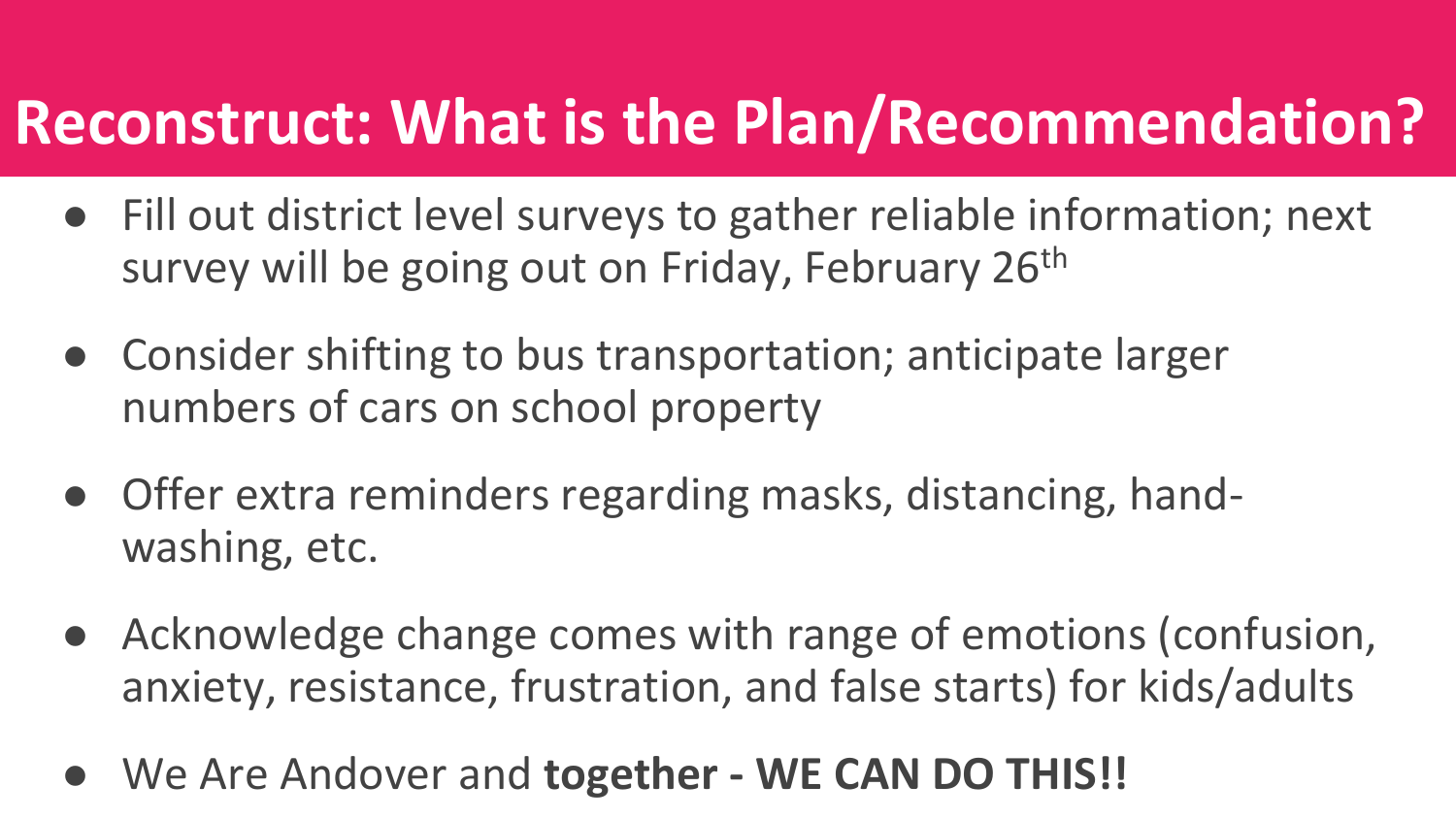# Timeline

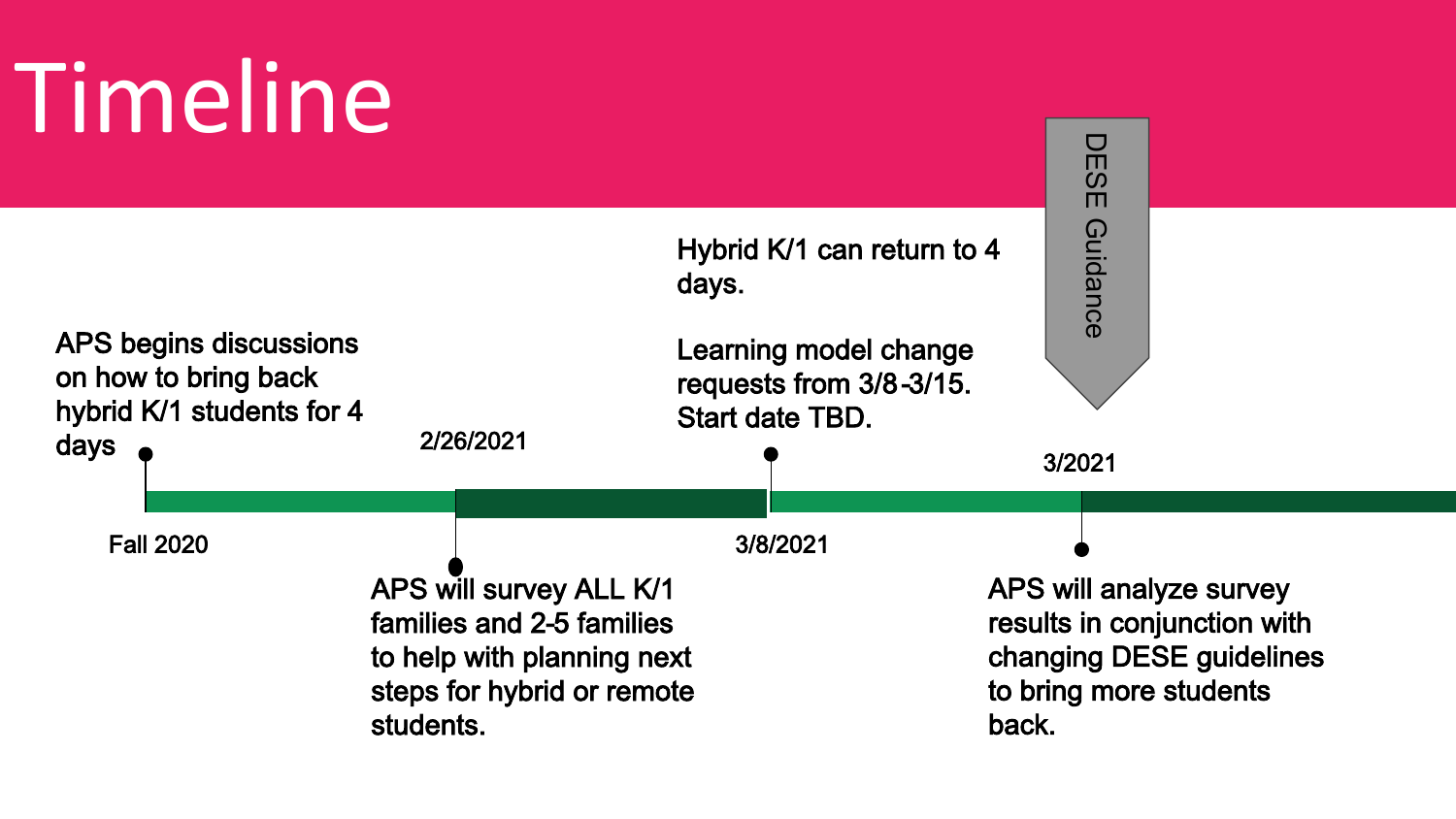





## Reuniting in a Different Way!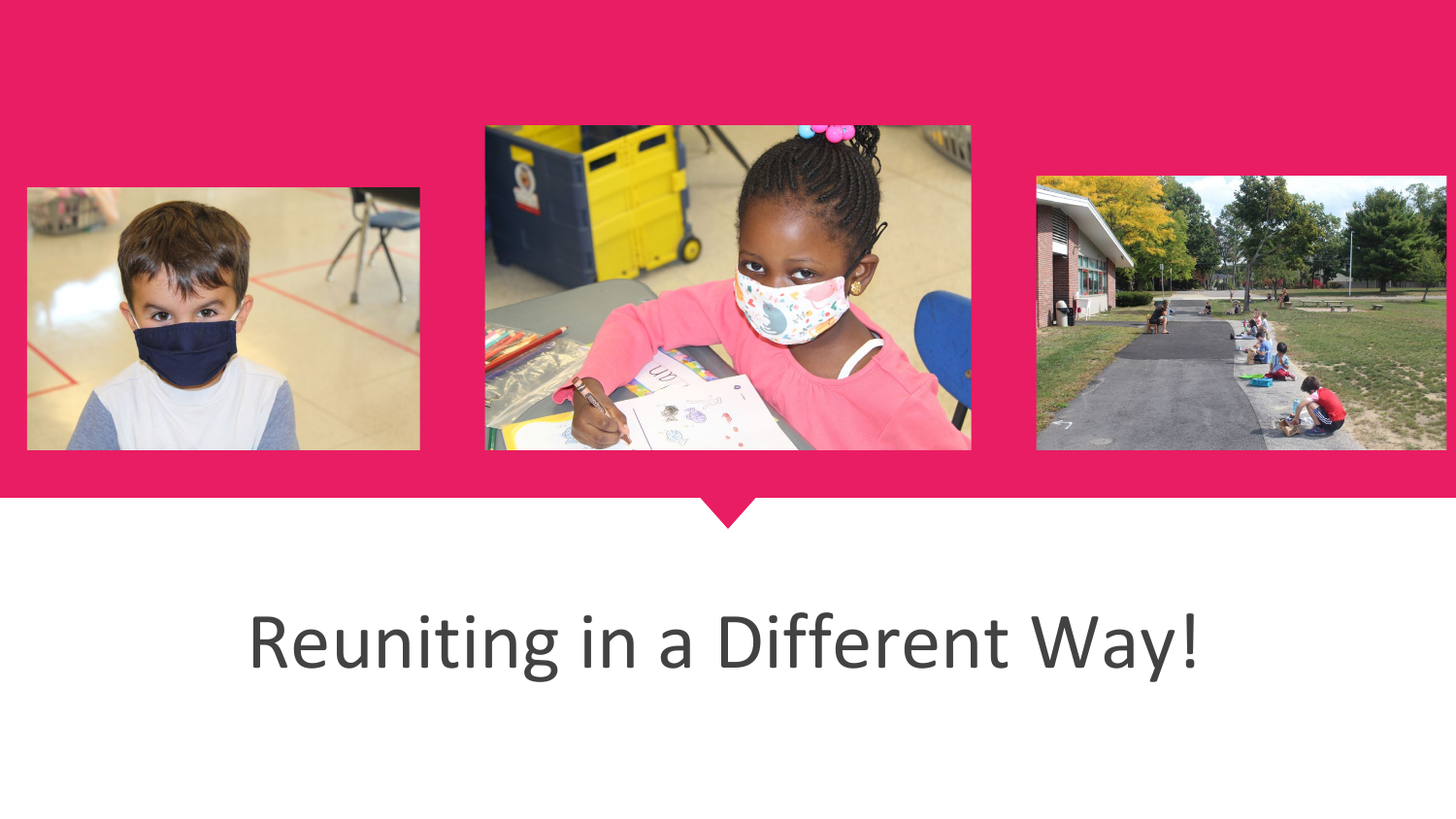Thank you to our superheroes...our Andover teachers and staff!